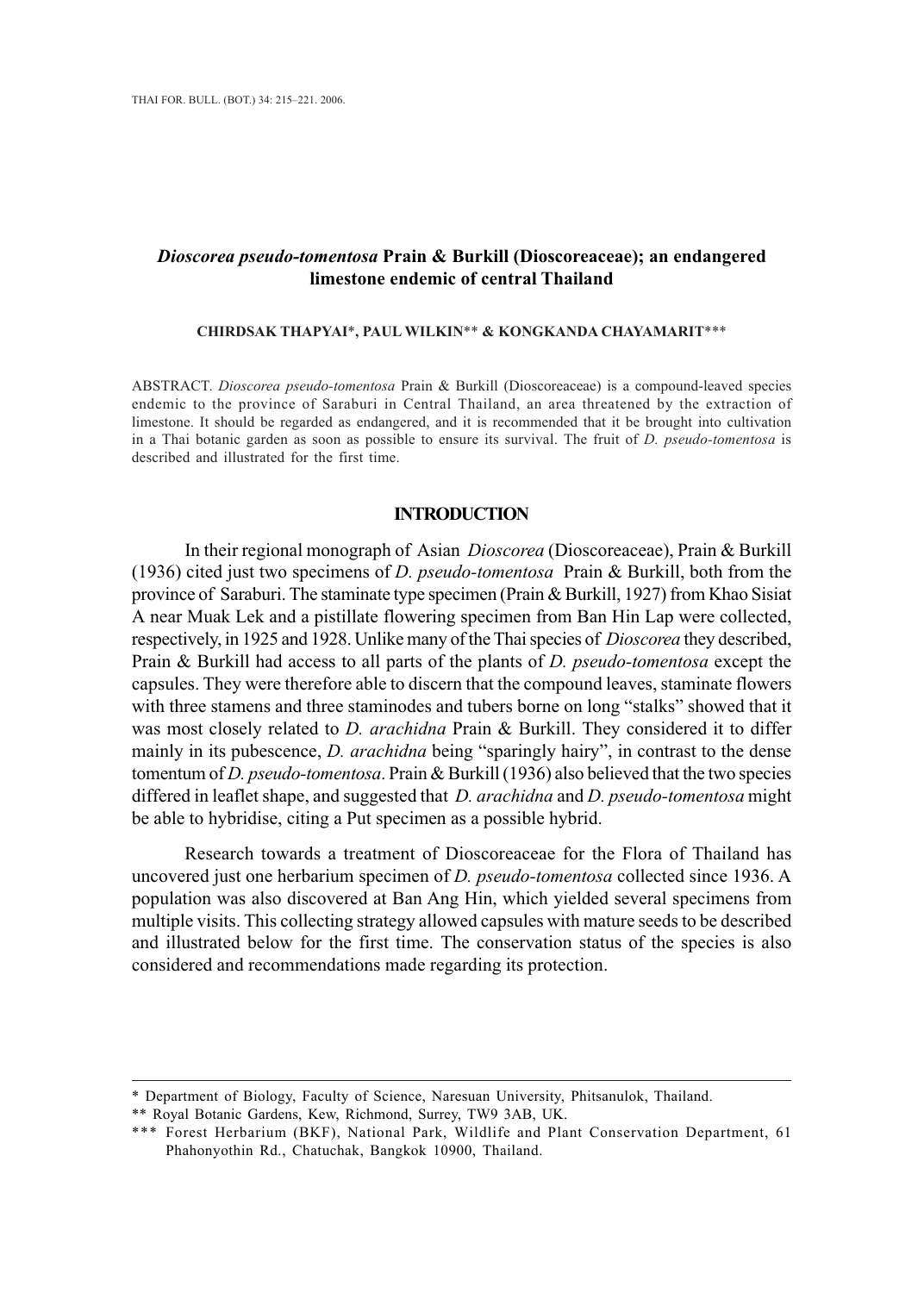#### **MATERIALS & METHODS**

The treatment of Dioscoreaceae for the Flora of Thailand is based on examination of 1220 specimens from Thailand at the following herbaria: AAU, B, BK, BKF, BM, CMU, E, K, L, P, Biology Department, Naresuan University, Phitsanulok (PNU) and QSBG. Abbreviations (except PNU) follow Holmgren & Holmgren (1990). Comparative morphology was used to delimit species.

# **DESCRIPTION**

**Dioscorea pseudo-tomentosa** Prain & Burkill, Bull. Misc. Inform. Kew 1927: 234. 1927; Prain & Burkill in Lecomte, Fl. Indo-Chine 6: 718. 1934; Prain & Burkill, Ann. Roy. Bot. Gard. (Calcutta) 14(1): 139. 1936. Type: Thailand, Saraburi, Muak Lek, Khao Sisiat A [Kao Sisiat-a], B & fl. 15 July 1925, *Nai Noe* 102 (holotype **K**!; isotype **BM**!). Figs 1–3.

*Slender climber* to 4 m (Fig. 3A). *Tubers* (Fig. 2L, M) 3–6, to at least 20 cm long, annually replaced, slender, ca. 5 mm in diam., cylindric, spreading, often branched, some branches and possibly apices swollen, swollen parts 1.5–2.2 by 1.3–2 cm, ovoid to globose, tuber epidermis thinly chartaceous, yellowish brown, parenchyma yellowish white, with little mucilage. *Indumentum* (Fig. 1B) on all parts except on inner whorl tepals, hairs simple, 0.1–1.5 mm long, white or greyish brown. *Stems* 1.2–2.5 mm in diameter, twining to the left, annual, terete, unarmed, yellowish green or dark green. *Leaves* (Fig. 1A, 3A, D) 3-foliolate, sometimes simple on reproductive shoots, alternate, chartaceous, yellowish green or midgreen, abaxially paler; terminal blade of leaflet 3.2–8.8 by 2.5–6.1 cm, obovate to broadly obovate, base acute, apex obtuse to rounded, only single main vein reaching apex, abaxially prominent, secondary veins emerging laterally from main vein, not anastomosing; blade of lateral leaflets 2.8–8 by 2–6.3 cm, ovate to broadly ovate, usually asymmetric, base and apex obtuse to rounded, 2-nerved (Fig. 1A), only main vein reaching apex; forerunner tips 0.8– 1.6 mm long, filiform, brown to dark brown, one per leaflet; *petiole* 1.2–3.8 cm long, slender, terete with an adaxial channel, colour as stem; petiolules 1.5–7 mm long. *Cataphylls* (Fig. 1C) 1.5–2.2 by 2.3–2.5 mm, ovate, apex 1.2–1.4 mm long, acuminate. *Bulbils* and *lateral nodal organs* absent. *Inflorescences* pendent, axes slender, terete, densely pubescent, colours as stem; all bracts and tepals chartaceous, tepals inserted on flat discoid torus, erect, free, pale green or bright yellow, apex cucullate. *Staminate inflorescences* (Fig. 1A, D, 3B, C) racemose, compound, 2.5–28 cm long, 1–2(– 3) per axil, primary bracts (Fig. 1E) 1– 3.1 by 0.5–0.8 mm, ovate, apex 0.5–0.7 mm long, acuminate; partial inflorescences (Weberling 1989) 1–2(– 3) per axil, peduncle 2–4 mm long, axis only one per raceme 0.8–3 cm long. *Pistillate inflorescences* (Fig. 2A) spicate, simple, 1–3 per axil, peduncle 1.3–4 cm, axis 1.5– 15 cm long. *Staminate flowers* (Fig. 1F) opening by small apical pore at anthesis, pedicels 0.5–0.9 mm long; floral bracts (Fig. 1J)  $1-1.3$  by  $1.4-1.7$  mm, broadly ovate, apices  $0.1-0.5$ mm long, acuminate; bracteoles (Fig. 1K) 1.1–1.3 by 0.8–1.1 mm, ovate, apices 0.1–0.2 mm long, acuminate; outer tepals (Fig. 1L) 1.3–1.4 by 0.8–0.9 mm, obovate, apex obtuse; inner tepals (Fig. 1M) 0.9–1.2 by 0.7–0.8 mm, obovate to obovate-spathulate, apex acute to obtuse; stamens 3 (Fig. 1G, H, L), inserted on outer tepal bases, filaments 0.2–0.35 mm long, anthers 0.25–0.35 by 0.35–0.45 mm, ovate-oblong; staminodes 3 (Fig. 1G, H, M), 0.7–0.8 mm long, narrowly oblanceolate to flattened-clavate; pistillodes (Fig. 1H) 0.5–0.9 by 0.3–0.4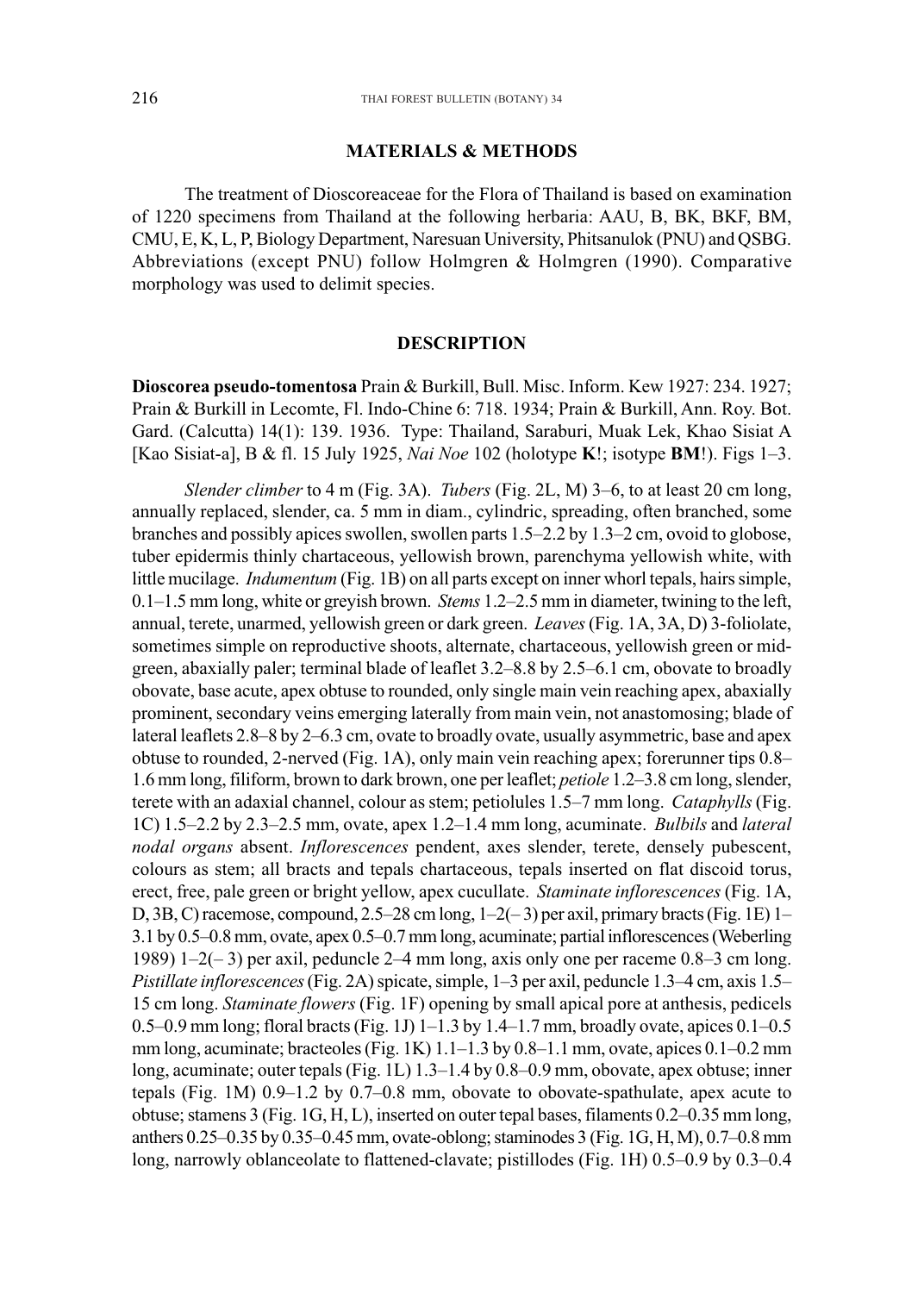mm, fused to form an erect column, 3-lobed. *Pistillate flowers* (Fig. 2B) orientated at angle of 15º–60º to axis when receptive; floral bracts (Fig. 2D) 1–1.5 by 1–1.3 mm, broadly ovate, apex 0.5–0.7 mm long, shortly acuminate; bracteoles (Fig. 2E) 0.5–0.6 by 0.6–0.7 mm, apices 0.25–0.3 mm long, acuminate; outer tepals (Fig. 2F) 0.8–1.2 by 0.6–0.7 mm, ovate to ovateoblong, apex obtuse; inner tepals (Fig. 2G) 0.4–0.5 by 0.3–0.4 mm, oblong, apex obtuse; ovary (Fig. 2B) 2–4.5 by 1–2.8 mm, elliptic in outline, densely pubescent, pale green or yellowish green; staminodes 6 (Fig. 2C, F, G), 0.05–0.15 mm long, outer whorl staminiform, inner whorl filiform, inserted on base of tepals; styles (Fig. 2C) 0.3–0.4 by 0.25–0.3 mm, fused to form an erect column; stigmas (Fig. 2C) 0.25–0.3 mm, recurved. *Infructescences* (Fig. 2H, 3D, E) 4.3–12.5 mm long; *capsules* (Fig. 2J, 3E) 14.5–23 by 11.5–14 mm, oblong to narrowly obovate in outline, base truncate to shallowly retuse, sinus to 1 mm deep, apex truncate to obtuse, stipe of capsule 2–3 mm long, filiform, immature capsules yellowish green or mid green, mature capsules reflexed at an angle of 120º–160º to axis, 14.5–23 by 11.5–14 mm. *Seeds* (Fig. 2J, K) 4–6 by 4–5 mm, oblong-lenticular to ovoid-lenticular, wings oblong, apex rounded, extending from base of seeds, upper wings of seeds 6.5–10 by 4.5– 5.5 mm, lower wings of seeds 6 –7 by 4–5 mm.

Thailand.— CENTRAL: Saraburi [Ban Hin Lap, B & fl. 18 Aug. 1929, *Put* 2404 (**BK**, **BM**, **E**, **K**), B & fl. 28 Aug. 1963, *Smitinand* & *Sleumer* 1105 (**BKF**, **K**), Khao Si Siat, Muak Lek, B & fl. 15 July 1925, *Nai Noe* 102 (isotype **BK**!, isotype **BM**!, holotype **K**!), Budhanimit Temple, Ban Ang Hin, Muak Lek Distr., B & fl. 30 June 2002, *Thapyai* 419, 420 & 422 (**BK**, **BKF**, **PNU**), fl. & fr. 27 Oct. 2001, *Thapyai* 226, 227 & 228 (**BK**, **BKF**, **PNU**, **QSBG**)].

Distribution.— Known only from the province of Saraburi in the central plains of Thailand.

Vernacular name.— Man saeng hin (มันแสงหิน) (Hin Lap, Saraburi).

Habitat.— Open areas in open forest and scrub on limestone. Elevation ca. 100 m. Flowering June to August, fruiting September to November.

Conservation.— *Dioscorea pseudo-tomentosa* has been collected in just three localities, of which only Ban Ang Hin has yielded specimens since 1970. The limestone hills of the province of Saraburi harbour numerous endemic species and are subject to a high degree of environmental damage and destruction through limestone extraction for cementmaking (Middleton & Santisuk 2001). Thus *D. pseudo-tomentosa* is endangered; probable IUCN rating EN B1ab(iii) 2ab (iii) (IUCN 2001). We recommend that material from all three known populations be brought into cultivation at Phukae Botanical Garden near Saraburi as soon as possible.

Notes.— *Dioscorea pseudo-tomentosa* differs from *D. arachidna* in its pedicellate staminate flower and densely pubescent leaves and tepals. *Dioscorea craibiana* has pedicellate staminate flowers, but glabrous leaves and the terminal leaflet has three main veins. All three species have several slender, spreading tubers with swollen branches or apices, while all other compound-leaved species in Thailand have one or two vertically oriented tubers. The specimen suspected by Prain & Burkill (1936) of being a hybrid between *D. arachidna* and *D. pseudo-tomentosa* (*Put* 4373) has proven to be *D. craibiana* based on the characters used above; there is no evidence that hybrids occur between *D. arachidna* and *D. pseudo-tomentosa*, even though they are sympatric in Saraburi.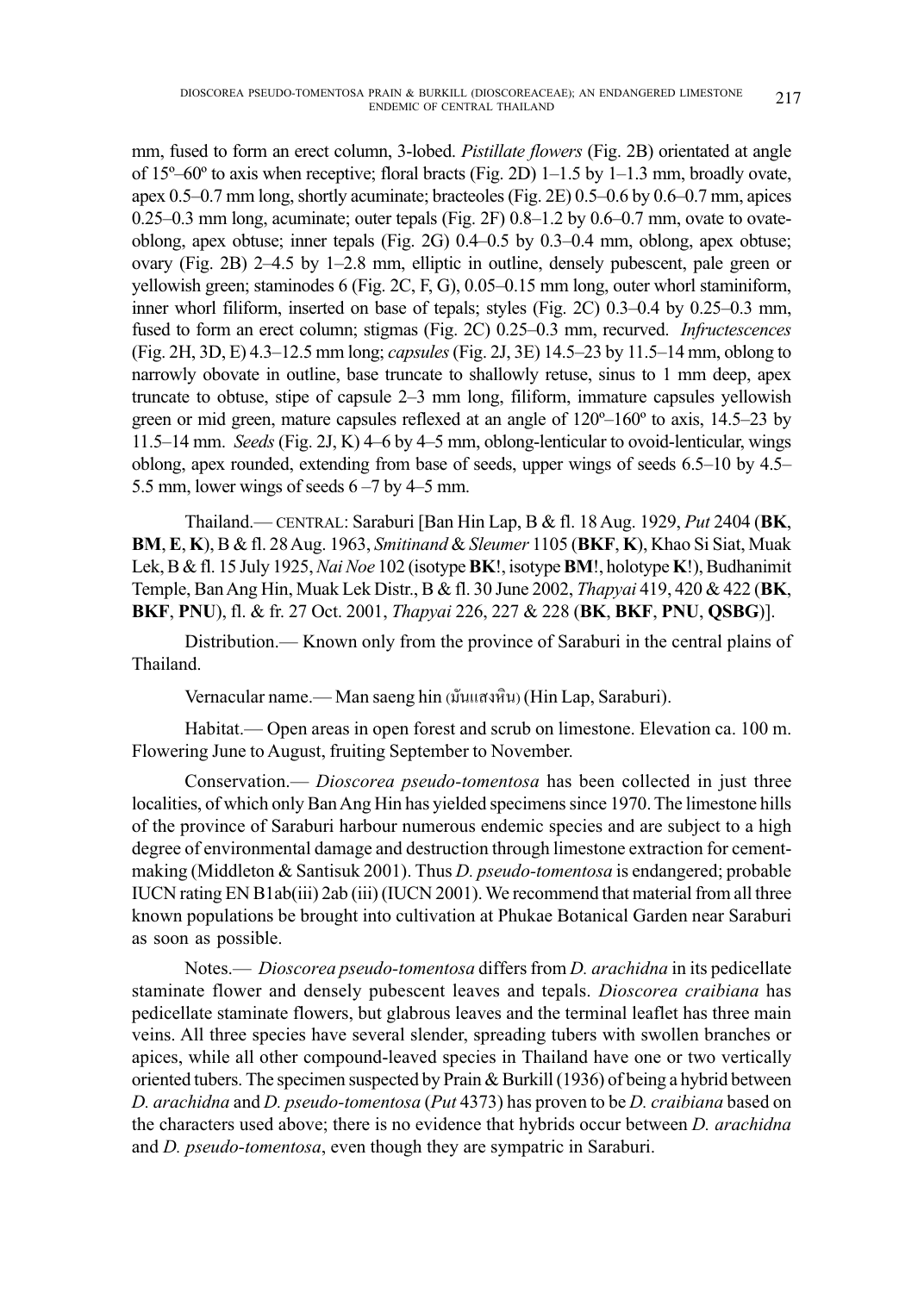

Figure 1. *Dioscorea pseudo-tomentosa* (staminate plant): A. habit with inflorescence; B. hairs; C. cataphyll; D. partial inflorescence; E. primary bracts, showing some of the variation in shape and size; F.–L. flower; F. side view, showing floral bract and bracteole; G. view from above, tepals opened; H. longitudinal section showing stamens, staminodes and pistillode; J., K. floral bract and bracteole dorsal and ventral surfaces respectively; L., M. outer and inner tepal dorsal and ventral surfaces respectively, showing position of stamen (outer) and staminode insertion.(A.–B., D.–M. from *Nai Noe* 102, C. from *Put* 2404. Drawn by C. Thapyai.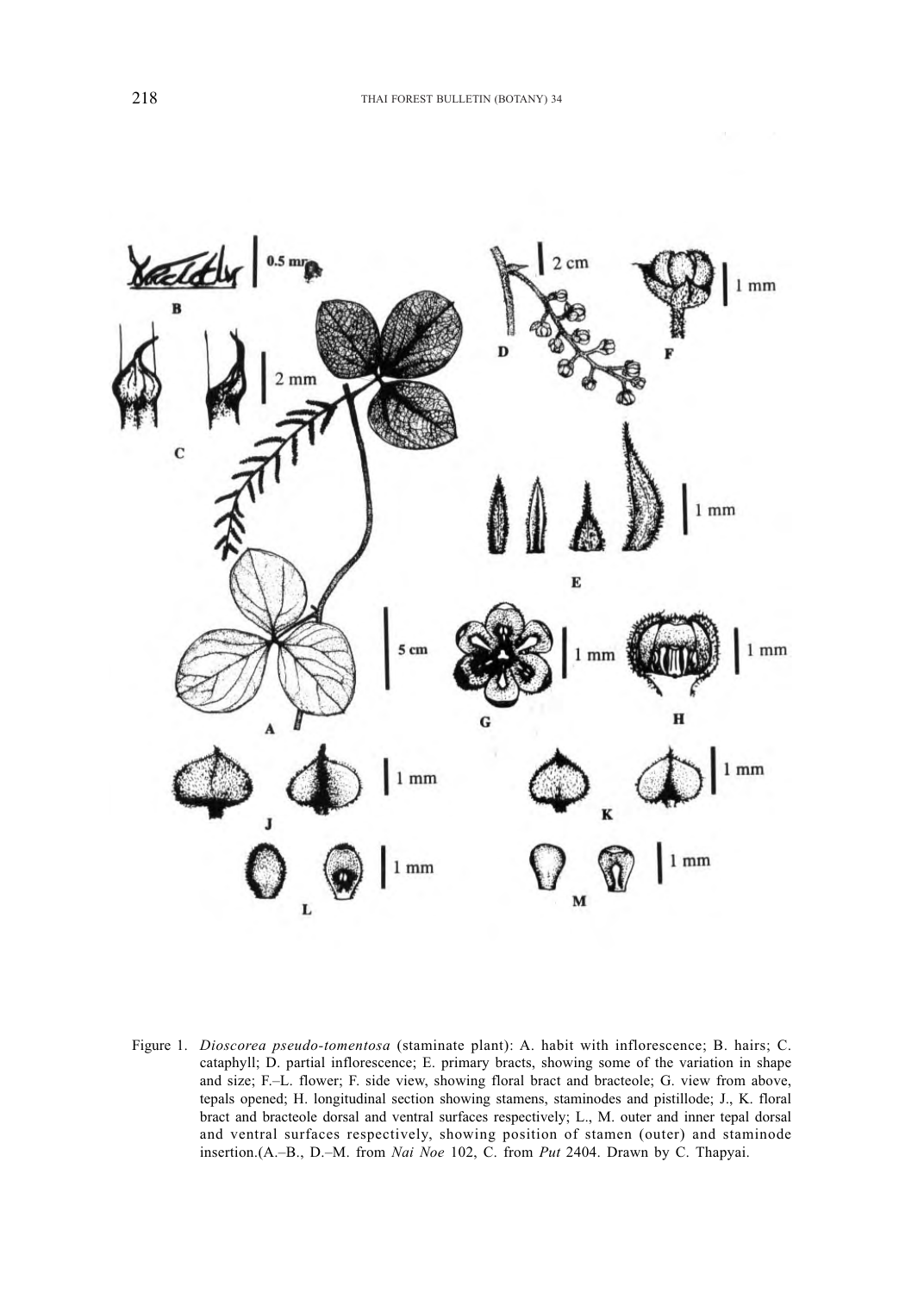

Figure 2. *Dioscorea pseudo-tomentosa* (pistillate plant): A. inflorescences; B.–G. flower; B. side view showing ovary, floral bract and bracteole; C. longitudinal section (excluding ovary) showing staminodes, style and stigmas; D., E. floral bract and bracteole dorsal and ventral surfaces respectively; F., G. outer and inner tepal dorsal and ventral surfaces respectively, showing position of staminode insertion; H. infructescence; J. mature capsule, longitudinal section showing seed position in locule; K. seeds; L. underground organs, showing woody crown, crown roots and slender, spreading, branching part of tubers; M. swollen tuber branches.A.– G., L., M. from *Put* 2404; H.–K. from *Thapyai* 227. Drawn by C. Thapyai.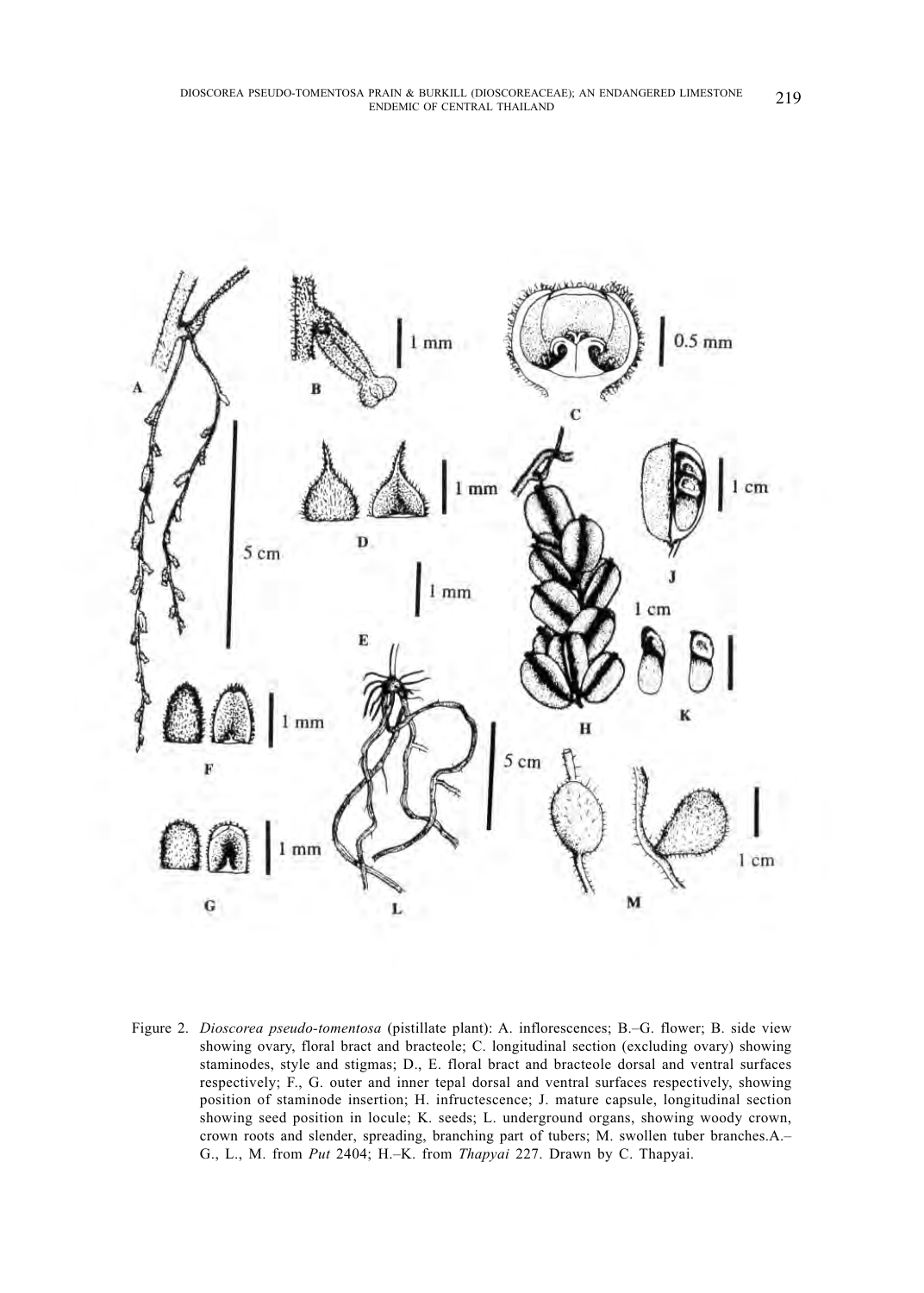

Figure 3. *Dioscorea pseudo-tomentosa* colour photographs: A. habit with immature staminate inflorescences; B. immature staminate inflorescence; C. mature male inflorescences; D. immature infructescence; E. infructescence with dehisced capsules. Photograph by C. Thapyai.